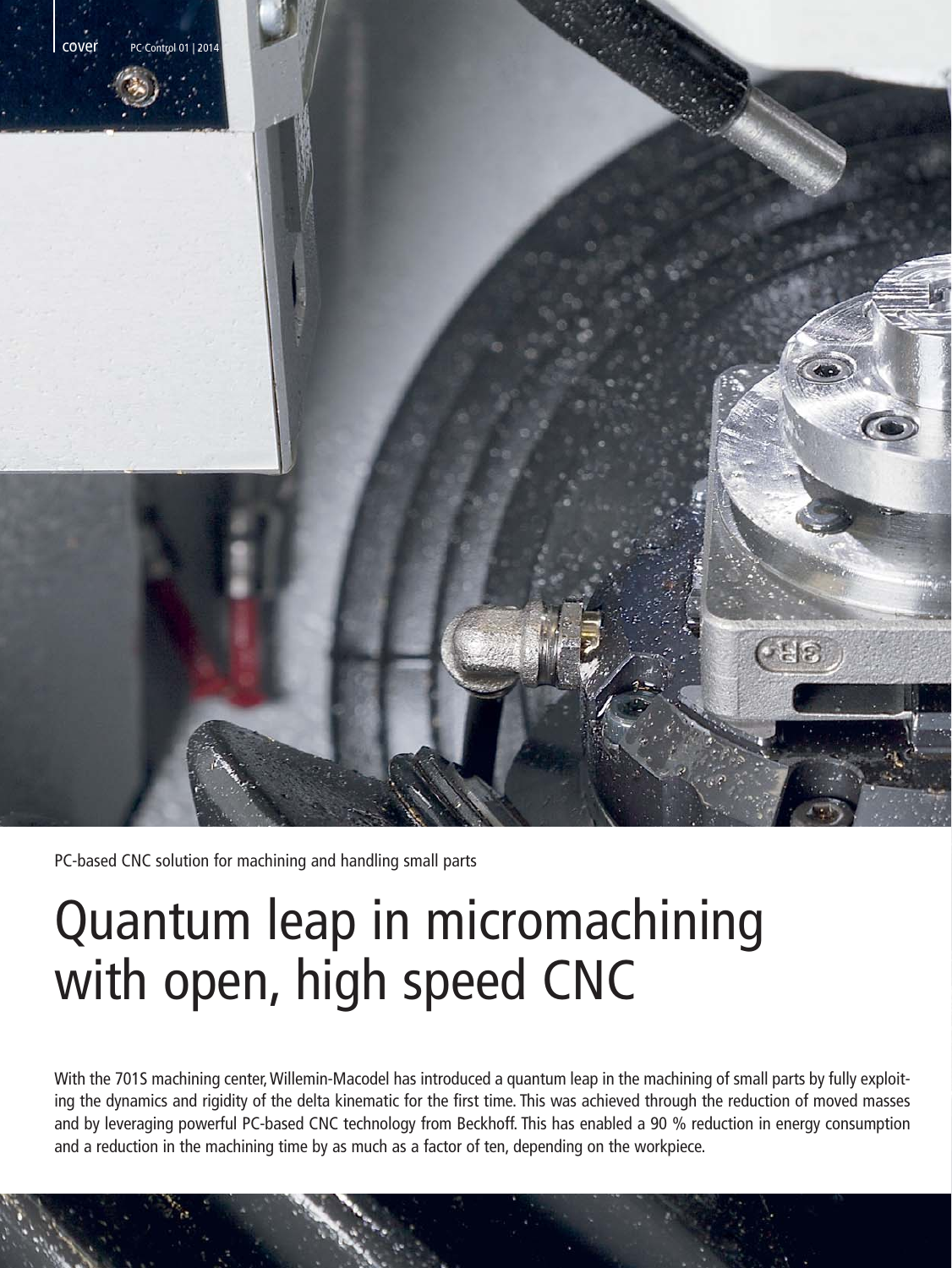

The Delémont, Switzerland-based Willemin-Macodel company specializes in machines for small part machining. The systems are used in the watch making industry, medical technology and the aerospace industry, among others. Technical director Denis Jeannerat explains: "Our core competency is in high-precision machines for full-process machining. Because fixing small workpieces has always represented a challenge, the same machine now performs all machining steps – without the traditional division of processes into turning, milling and grinding. The machine also takes care of the parts handling, i.e. the careful insertion and removal of the workpieces. A prime example of this is the 701S machining center, which was introduced at the EMO 2013 trade fair."

## A simple idea revolutionizes micromachining

On the face of it, the idea behind the new machine sounds simple: The 701S micromachining center features a delta robot that has been inverted – placed "upside down", so to speak. This robot moves the workpiece – a task usually handled by the tool carriage. Denis Jeannerat explains the thinking behind this concept as follows: "There is a strong tendency toward component miniaturization in our markets. Therefore, we sought to design a machine with an enhanced ratio of parts size to machine size, because when you're machining a 2 g or 20 g part, it makes no sense to move a tool carriage weighing 100 kg in a 3 m long machine that weighs 12 metric tons. It is much better to move the small mass of the workpiece instead of the tool. In this way, the mass that must be moved is reduced immensely, from perhaps 500 to 800 kg for a conventional shaft to only around 2 kg. These low moments of inertia can also be mastered using a delta robot."

Accordingly, the basic concept of the new machine is based on parallel kinematics with a delta structure, and has been implemented in form of a workpiece carrier connected by three arms. The machining strategy of the 701S, which is designed for machining small workpieces (Ø 52 x 32 mm), focuses on compu-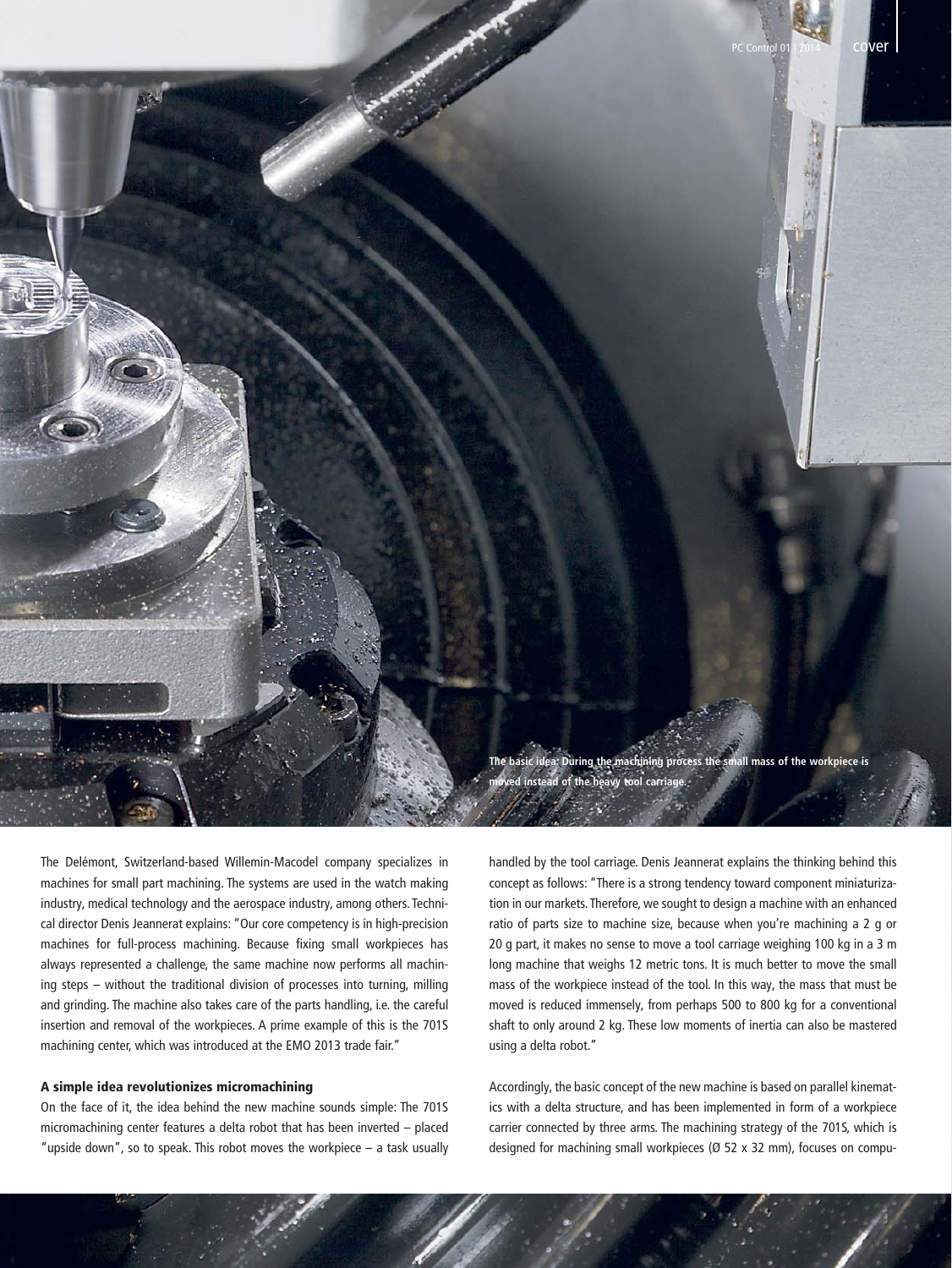

**The machining center is operated via a customized CP7912 "Economy" Control Panel with 15-inch touch screen.**

**The 701S micromachining center has a footprint of approximately only 1 m2 .**



tationally intensive "circular interpolation". The key characteristics include path accuracy better than 0.2 μm, low sensitivity to temperature fluctuations as well as very high precision and repeatability. A specially designed high-performance motor spindle, with a maximum speed of 80,000 rpm and without tool holders, additionally provides increased static and dynamic rigidity, very high balancing quality and a low radial runout (less than 1 μm at the tool tip).

# PC-based control technology masters machine kinematics

Achieving what sounds so simple, however, requires a great deal of engineering effort and know-how with regard to both design and control technology, as Denis Jeannerat explains: "It was a very long project for us, having started over five years ago. Above all, the mechanical systems and drive technology required a great deal of development effort so that we could enhance and finally master the dynamic behavior."

The decision to use PC-based control technology was taken right at the beginning of the project, because it was clear from the outset that this would be the only way to sufficiently realize the complex circular interpolation and fast control loops. Denis Jeannerat says: "After all, the goal was to develop an extremely dynamic machine. The highly dynamic rigidity needed from the system can be only achieved with a powerful Industrial PC that can calculate the control loop parameters extremely quickly. This is especially significant considering the reduced masses that must be moved."

### PC Control: powerful, proven and open

Following the decision in favor of efficient PC-based control technology, a fitting supplier was also found quickly. Denis Jeannerat says: "We evaluated various industrial control architectures and were immediately impressed by PC Control. This was not just because of the technology, it was also important to us that Beckhoff has a great deal of know-how and industrial expertise in applications like ours."

According to Denis Jeannerat, Willemin-Macodel attaches particular importance to high flexibility in machine design: "To make our machine design as flexible as possible, we need a system that is open in every respect – with a multifaceted I/O solution, connectivity to various communications subsystems and software versatility. Communication with the necessary handling or robot systems, for example, is very important. On the one hand, we benefit from the kinematics that are already integrated in the TwinCAT software, while on the other we can also integrate our own solutions very easily if necessary." Not only that, each individual machine is adapted precisely to the application, which would be virtually impossible without an open control system. In addition to a modular toolkit of automation hardware that enables flexible machine configurations, dynamic control software – like TwinCAT in this case – must also be modularly structured and offer a great deal of programming freedom.

In the 701S machining center, the openness of PC control has also proven helpful in the simple connection of a special vision-based tool measuring system. With its help, the tools can be measured at full speed, including radial runout. The measuring system can be integrated into the Beckhoff control computer simply by using appropriate PCI plug-in cards, thus providing the computer with large quantities of data directly and very quickly. In addition to its high computing power, the C6920 Control Cabinet Industrial PC (IPC) with 1.9 GHz Intel® Celeron® processor employed in the machine offers a further important advan-